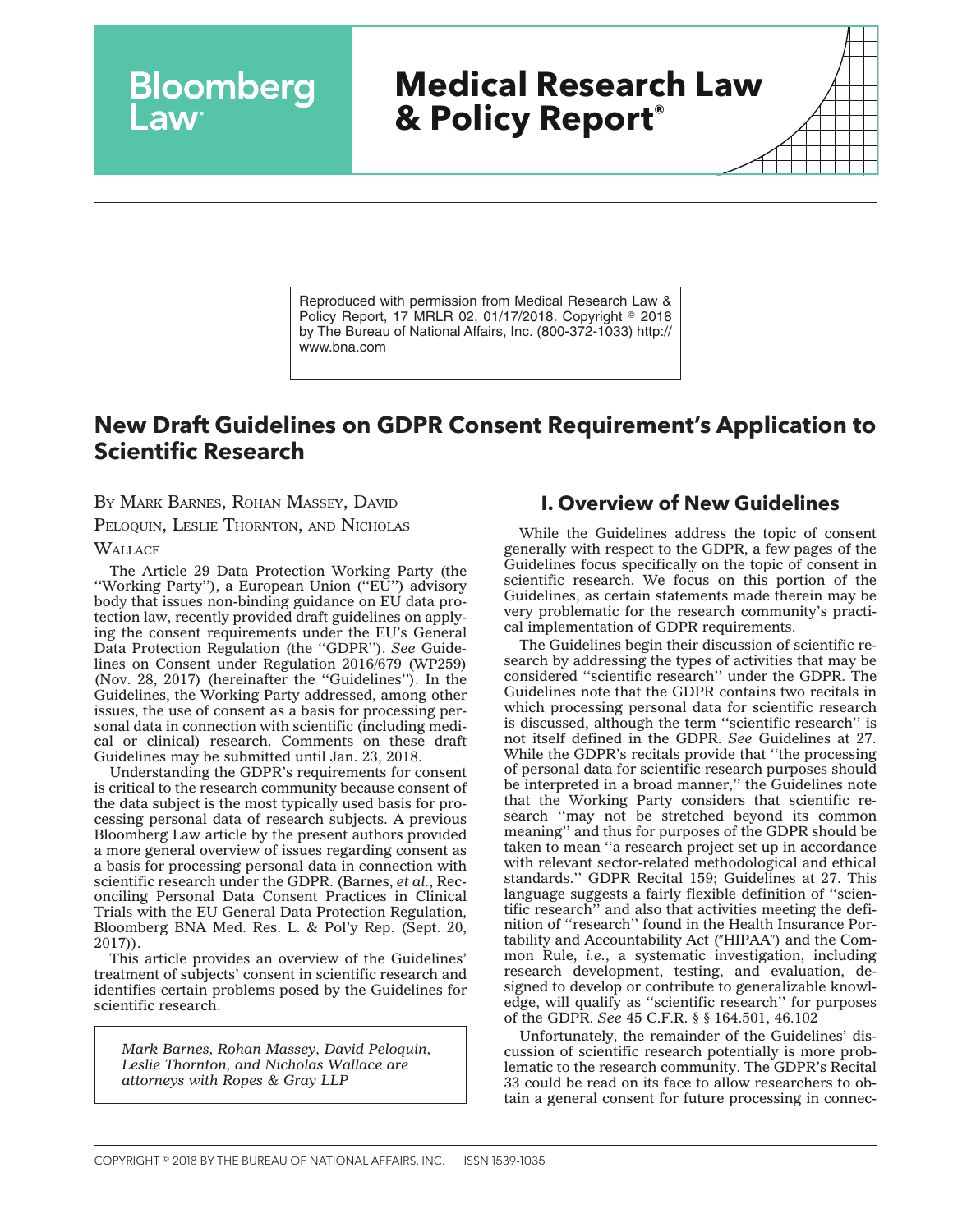tion with ''areas of scientific research,'' regardless of whether detailed plans have been finalized for such research. Specifically, Recital 33 states:

''It is often not possible to fully identify the purpose of personal data processing for scientific research purposes at the time of data collection. Therefore, data subjects should be allowed to give their consent to certain areas of scientific research when in keeping with recognised ethical standards for scientific research. Data subjects should have the opportunity to give their consent only to certain areas of research or parts of research projects to the extent allowed by the intended purpose.''

However, the Guidelines take the position that ''Recital 33 does not disapply the obligations with regard to the requirement of specific consent'' and notes that a ''well-described purpose'' must be included in the consent to comply with the GDPR's consent requirements. Guidelines at 27. Confusingly, the Guidelines then state that, ''[R]ecital 33 allows as an exception that the purpose may be described at a more general level.'' *Id.* at 28. The Guidelines propose that, in such circumstances, data subjects should be asked to consent for the research in more general terms at the outset and to consent to specific stages of research that are already known at the outset of the primary study. *Id*. Subsequently, the Guidelines suggest, additional consent must be sought from the subject when additional stages of research (unknown at the outset of the primary study) are identified and proposed. *Id.*

The Guidelines also specify that further safeguards should be put in place when research purposes cannot be fully specified at the time of initial consent. These common safeguards include data minimization, anonymization, and data security. The Guidelines further suggest that ''transparency'' should be incorporated into the consent process when circumstances do not allow for specific consent. *Id.* The approach to transparency contemplated by the Guidelines involves a series of continued contacts between researchers and subjects designed to inform the subjects of evolving purposes: ''[a] lack of purpose specification may be offset by information on the development of the purpose being provided regularly by controllers as the research project progresses so that, over time, the consent will be as specific as possible.'' *Id.* As discussed more fully below, this approach of a "rolling consent" process, with the data subject offered new consent for each separate stage of the study, fundamentally is different than the way in which medical research typically has been conducted and poses enormous implementation problems. Further, the Guidelines recommend ''having a comprehensive research plan available for data subjects,'' with the research plan ''specify[ing] the research questions and working methods envisaged as clearly as possible.'' *Id.* at 28-29. Transparency, the Guidelines indicate, is desirable because it allows data subjects to have ''at least a basic understanding of the state of play, allowing [subjects] to assess whether or not to use, for example, the right to withdraw consent.'' *Id.* at 28.

Perhaps most problematic for the research community, the Guidelines emphasize the importance of subjects' ability to withdraw their consent, if consent has been relied upon as the basis for processing. The Working Party ''notes that withdrawal of consent could undermine types [of] scientific research that require data that can be linked to individuals, however the GDPR is clear that consent can be withdrawn and controllers must act upon this [because] there is no exemption to this requirement for scientific research." *Id.* at 29. If a researcher receives a notice that the data subject has withdrawn consent to data processing, the Guidelines conclude that the controller ''should delete or anonymise the personal data straight away.'' *Id*. The Guidelines, however, fail to address the difficulties in meeting the standards for both deletion or anonymization under the GDPR, especially with respect to the sensitive categories of data that often are used in research.

## **II. Problems Posed for the Research Community**

#### **Breadth of Consent**

When the GDPR initially was proposed, one concern of the research community was that its requirement for specific consent for processing of personal data would stifle the ability of researchers to obtain broad consent for future research purposes. This possibility was especially problematic for U.S.-based researchers, whose research activities in the U.S. are allowed, under revisions in the 2013 HIPAA Omnibus Rule and the revisions announced to the Common Rule in early 2017, to solicit from research subjects a broad authorization for data use and a broad consent to future research, respectively. Many in the research community were pleased to see that the GDPR drafters appeared at least to acknowledge the needs of the research community for some level of broad consent, as the GDPR recitals recognize that ''[i]t is often not possible to fully identify the purpose of personal data processing for scientific research purposes at the time of data collection.'' GDPR Recital 33. The Recital further recognizes that consent is possible for ''certain areas of research'' – *i.e.*, it is possible under the GDPR to obtain from research subjects consent for ''areas'' of research, as opposed to specific research activities. It is troubling for scientific research that the Guidelines appear to narrow the scope of this Recital.

The solutions proposed by the Guidelines for obtaining consent for future research are unlikely to be feasible in many circumstances. For example, the suggestion that ''[a]s the research advances, consent for subsequent steps in the project can be obtained before that next stage begins'' would impose a burden on researchers (including researchers who are direct employees of sponsors) continually to re-contact research subjects to obtain additional consent. This could prove infeasible in multi-year biobanking studies in which research subjects' biological specimens and associated phenotypic data (which are likely to be considered ''personal data'' under the GDPR) are stored and used for many different research projects over the course of several years. Researchers often lose contact with subjects who participate in such studies, making it impossible to recontact such subjects to obtain additional consent as additional research uses of the specimens and data are carried out. Moreover, even if feasible logistically, subjects could become fatigued by repeated requests for additional consent and cease responding to such requests. Further, these requirements also would mean that researchers employed by sponsors would need to contact subjects and request consent for additional research conducted by sponsor staff using identifiable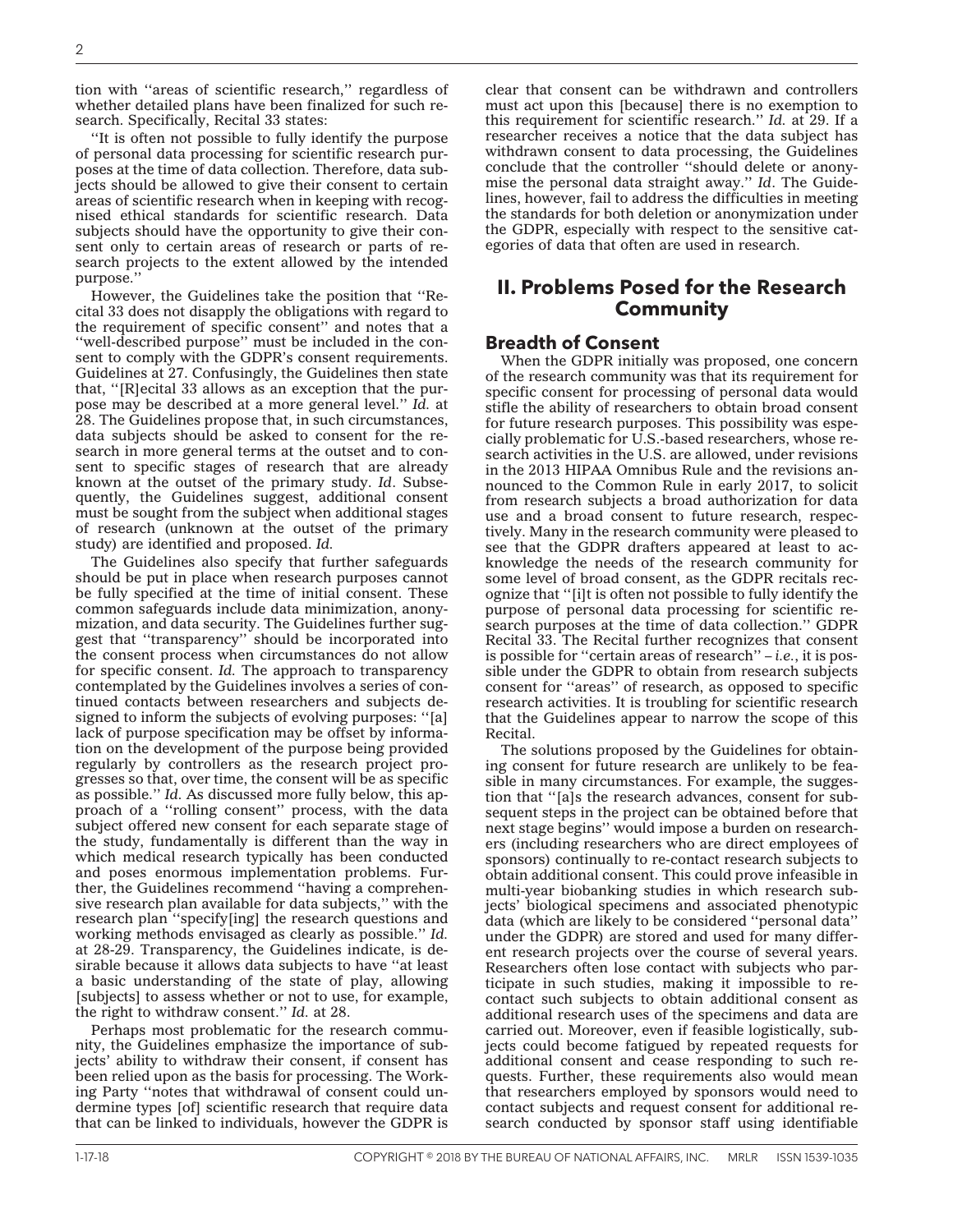biospecimens and personal data, even though subjects would not ever have had any previous contact with sponsor staff. Being contacted directly by industry sponsors could prove disturbing and seem intrusive to some subjects, and would mark a radical departure from research norms that long have regarded the research relationship as between the institution-based researcher and the subject, rather than between the industry sponsor and the subject.

The Guidelines also are unclear regarding the nature of the obligation imposed on researchers to re-contact research subjects as a research project further develops: is the researcher required to obtain additional consent from the research subject or could the provision of an informational notice to the research subject suffice? As noted above, the Guidelines state at one point that when the purposes of research are not known with specificity at the outset the researcher can obtain *consent* for subsequent steps in the project as the research advances. Guidelines at 28. This language suggests an obligation on the part of the researcher to obtain additional affirmative consent from the research subject before advancing to the next stage of a research project. The Guidelines also state, however, that a lack of purpose specification can be offset by providing ''information on the development of the purposes'' at regular intervals as the research project progresses, noting that providing this information will permit the consent to be as specific as possible while providing subjects with the information they need to determine whether or not to exercise their right to withdraw consent. *Id*. at 28. This statement suggests that providing regular notice could suffice rather than obtaining a fresh affirmative consent as the research project advances. Providing periodic informational notices to research subjects also would be a departure from current research practices and would be significantly burdensome, though somewhat less so than obtaining additional affirmative consents during the course of research. In any event, as described above, even such a requirement for additional informational notices to subjects would fall most often on the sponsor, not research site staff, which would be inconsistent with current practices in which sponsors have no direct relationship or contact with subjects.

In addition, a requirement to obtain additional consent for future research appears contrary to the policy announced by the European Medicines Agency (EMA) in its Policy 0070 on ''Publication of Clinical Data for Medicinal Products for Human Use,'' which will require sponsors of clinical trials from which data are used in support of a marketing authorization before the EMA to make available publicly individual subject-level data collected in such studies to permit, among other things, future research use of such data. While the EMA policy states that all data submitted should be anonymized, in the case of pediatric or rare disease studies it may not be feasible to anonymize data to the strict standards set forth in the GDPR. Thus, consent may be the only basis on which data could be made available for future research under the policy. The consent practices advocated by the Working Party in the Guidelines (as discussed above) limit the ability to obtain general consent for future research purposes, and thus may frustrate the ability of researchers and sponsors to obtain such consent and thereby prevent sponsor compliance with Policy 0070.

#### **Withdrawal of Consent**

Equally problematic to the Guidelines' narrow interpretation of consent for future research is the Guidelines' requirements for the deletion or anonymization of personal data upon a subject's withdrawal of consent. The research community, in many instances, faces a conflict between (i) the Guidelines' strict interpretation of the research subject's right to withdraw consent to personal data processing under the GDPR and (ii) independent legal and ethical obligations to maintain personal data for the integrity of a clinical trial and/or adverse event reporting. Because mere storage of data is considered ''processing'' of data under Article 4 of the GDPR, researchers and sponsors cannot, under the Guidelines, continue even to ''store'' personal data after a subject has withdrawn consent – even though data retention is required for regulatory purposes.

Researchers may be able to maintain copies of the data for clinical trial integrity and/or adverse event monitoring when a subject withdraws consent on the basis that ''processing is necessary for reasons of public interest in the area of public health, such as . . . ensuring high standards of quality and safety of health care and of medicinal products or medical devices . . . GDPR Article 9(2)(i). The Guidelines appear to support reliance on this as a second, alternate basis for processing after consent is withdrawn because ''it is possible to rely on more than one lawful basis to legitimize processing if the data [are] used for several purposes, as each purpose must be connected to a lawful basis.'' Guidelines at 22. ''However,'' the Guidelines note, ''the controller must have identified these purposes and their appropriate lawful bases in advance.'' Guidelines at 22.

Thus, there is a colorable argument that (i) processing of personal data for the conduct of research and (ii) maintenance of data collected in research to meet legal obligations are separate purposes and may, under the GDPR, have distinct lawful bases. To rely on separate bases for such distinct processing purposes, the controller should identify the dual purposes and their respective bases for processing to the subjects at the time of consent. Incorporating such information into the consent form both provides the subject a full view of the potential uses of their data and creates documentation that would help to refute potential concerns that reliance on a second basis for processing could call into question the validity of the subject's consent.

#### **Conclusion**

The Guidelines do not clearly define how and under what circumstances researchers will be unable to obtain full consent to future uses of data at the time of initial consent and fail to identify when additional communications with subjects may be required to alert them of, and seek their new consent for, procedures and areas of research that were not specified in adequate detail at the outset. Further, the Guidelines do not directly address how a researcher and sponsor can retain copies of a subject's personal data after withdrawal of consent, to satisfy ongoing independent legal obligations, which require the retention, maintenance, and in some cases (such as adverse event causation analysis) use, of subject-level personal data.

The Guidelines' failure to contemplate and appreciate these various problems suggests that the Working Party lacks a clear understanding of how and by whom